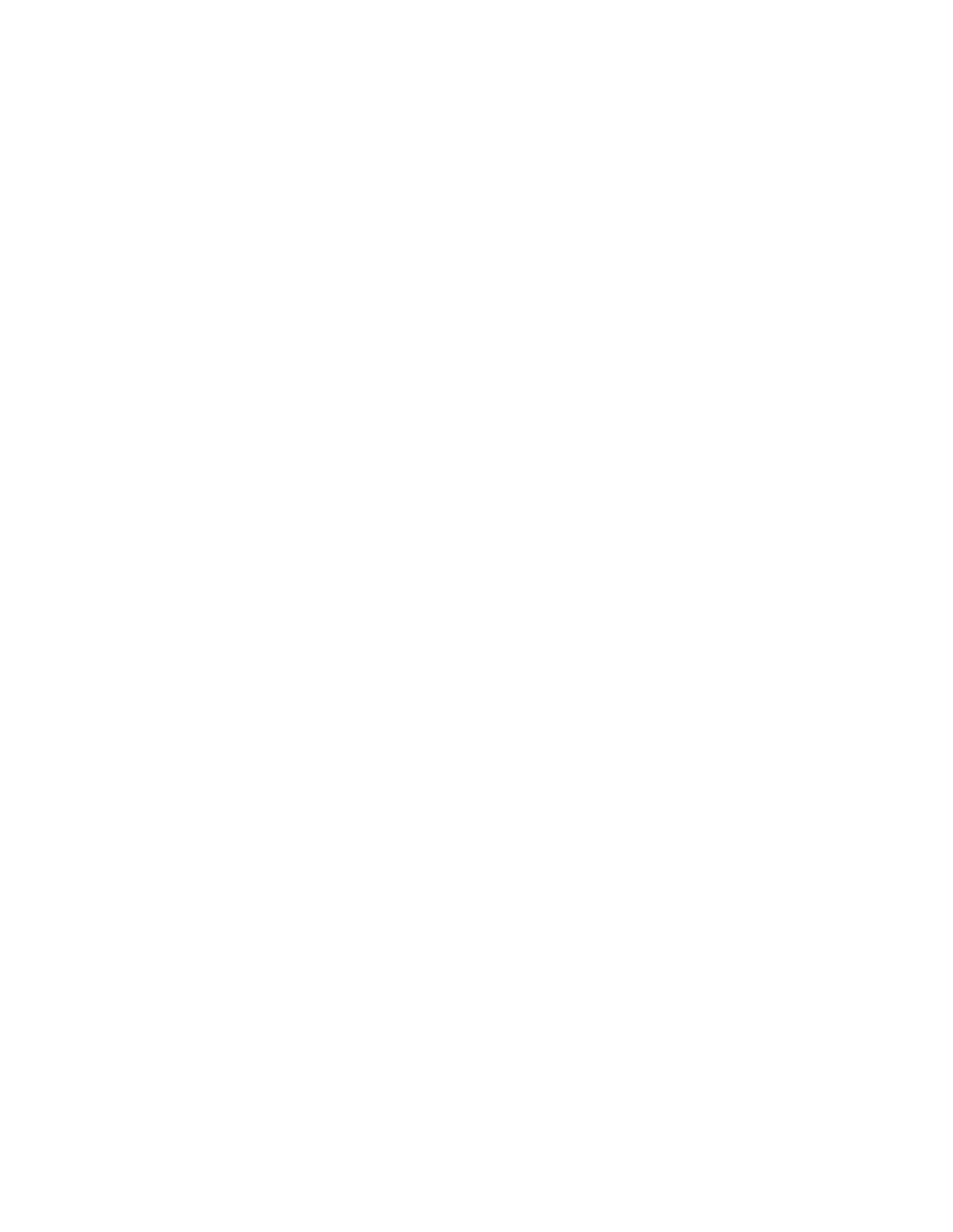# Recruiting a Competitive Workforce: Should Needed Skills be Built or Bought?

Executives in virtually every industry are concerned about the lack of available talent. Globally, the working-age population is on the decline while the number of retirees is on the rise. At the same time, low-skilled workers exceed demand while highly educated ones are in short supply. For the foreseeable future, it appears there will always be more buyers (employers) than there is product to buy (talent).

The companies that come out on top will be the ones that learn when it's best to buy talent and when it's more effective to build it. And the answers may not be as obvious as they seem. For example one study<sup>1</sup> of financial services "superstars" found that companies that wooed these high achievers typically ended up spending a lot of money to watch them fall well short of expectations. Unintended consequences included drops in morale among incumbents, groupwide performance declines and falling stock prices (by an average of three quarters of a percent). The key takeaway is that it's time to let go of long-held assumptions and implement talent development strategies that will work in today's global marketplace.

The most effective path forward is a matter of global economic trends, the market, the industry, a company's needs and culture, and the pipeline of talent available. For companies with highvolume needs, it often makes most sense to hire outside talent with the potential to develop requisite skills, and then develop that talent once on board.

# Effective Talent Acquisition is the Key to a Competitive Future

How is it that 200 million people are available for hire,<sup>2</sup> while 34% of companies around the world report having difficulty filling jobs?<sup>3</sup> Quite simply, the demand for educated, skilled talent vastly exceeds the supply. The distance between the world's available workers and the skills that are needed is more than a gap. It's a chasm, and it's only going to get worse.

In 2012, more than one-third of respondents to the ManpowerGroup Talent Shortage Survey indicated they were having difficulty finding the talent they needed.4 The extent to which they faced challenges varied by industry, job role, available candidates in the local labor market, as well as demographic and economic factors.

Availability of locally skilled candidates may also impact an organization's ability to meet talent goals. Countries such as China, Israel and Australia may experience a greater talent shortage compared to other regions due to lack of specific skills, education or relevant industry experience. Yet even in the UK and U.S., nearly half of employers report a skills gap. Increasingly, it is "soft skills" that are also missing, such as the ability to function appropriately in the work environment, communicate effectively, collaborate with colleagues or adhere to company policies, like attendance.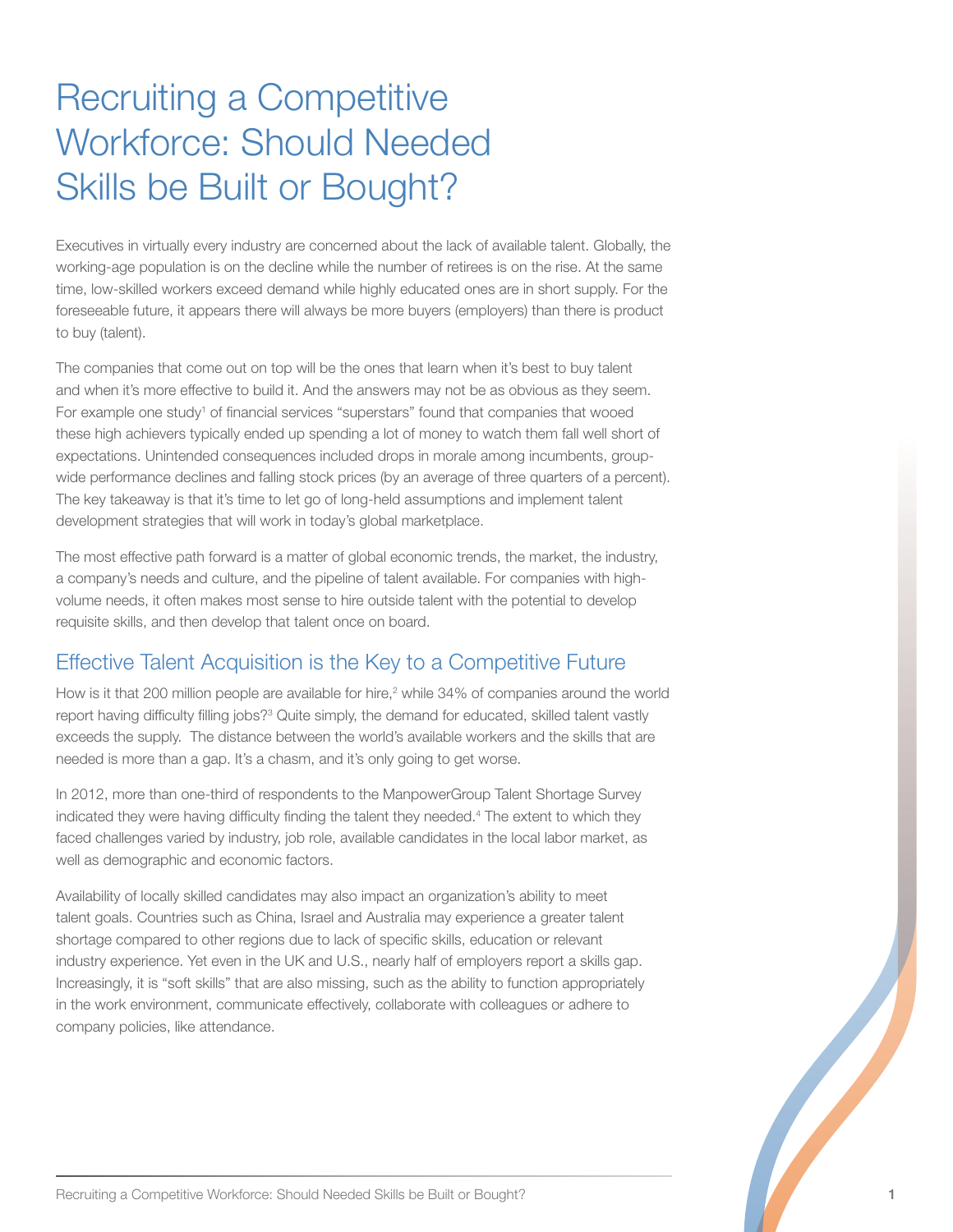#### What is Teachable Fit?

According to the data, there is a large gap between the global demand for highly skilled labor and the supply of available workers with the right skills sets. Correcting this supply-demand imbalance requires efforts to increase supply. Teachable fit offers a promising way forward. Teachable Fit is a recruiting approach that emphasizes soft skills and cultural fit in cases where the hard skills can be reasonably taught. Of course, there is still a need to identify the right people. In our experience, large and systemic talent gaps can best be filled through four potential labor pools: location migrants, industry migrants, internal role changers and workforce entrants.

Once the right candidates are sourced, the teachable fit analytical framework can predict how successfully a candidate's skills gaps can be filled. It organizes the capabilities required for a given role into four categories: knowledge, skills, values and mindset, and personality and intelligence. Each of these categories is weighed on two scales: "Is it important?" and "Is it teachable?"

*To learn more about the Teachable Fit framework, see "Teachable Fit: A New Approach for Easing the Talent Mismatch" at http://us.manpower.com/us/ en/multimedia/fresh-perspectivehardest-jobs-to-fill.pdf.* 

Projections for the future suggest more of the same, only worse. The McKinsey Global Institute recently projected that by 2030 the global economy will have as many as 40 million fewer workers with college degrees than it will need. At the same time, there may be a surplus of up to 95 million workers who lack the educational credentials employers will demand.<sup>5</sup>

The competitive employers of the future will be the ones that plan for talent shortages today.

# Strategies for Building a Competitive Workforce

Developing a long-term, competitive workforce is a complicated business and many interrelated issues come into play. However, there are a few basics that apply regardless of company size, location or industry. ManpowerGroup Solutions' experience as a Recruitment Process Outsourcing (RPO) provider has enabled us to develop an understanding of the fundamental factors that contribute to talent acquisition. A few of these are outlined here:

- 1. Understand your market: Time and again, we come across companies who believe there is a shortage of available talent when, in fact, the employer simply isn't doing enough to compete for the talent. For example, one retail company in Latin America needed a diverse array of bilingual talent on a contract basis to launch a new enterprise. Their needs included everything from architecture and public relations to sales and administration. Clearly such talent would need to be bought, but the client had challenges with recruitment. As it happened, the company had never worked in the particular region before, so they simply didn't have access to the leading candidates. Moreover, without access to regional data, they didn't realize their salary offerings were not competitive for the area. Once they had a better understanding of the market, they were able to reshape their recruitment efforts, resulting in higher quality candidates.
- 2. Plan for the future: Hiring needs are never static. However, even industries that traditionally need to expand or contract their workforces on demand can build a sustainable competitive workforce. One European auto manufacturer regularly found itself in the position of needing to fill hundreds of skilled jobs within weeks to fulfill export demands. RPO solutions enabled the manufacturer to leverage market intelligence and technology to meet near-term needs on an on-going basis, as well as to identify, recruit and retain contract employees with long-term growth potential. According to a recent ManpowerGroup survey of 23,000 hiring managers,<sup>6</sup> outsourcing this kind of just-in-time recruiting can be crucial in a fast-paced business environment.
- 3. Recognize and value potential; focus on Teachable Fit: For many industries, the days of prioritizing candidates who fulfill a checklist of skills are over. Ever-changing technology and business approaches demand a more flexible workforce. The more competitive companies will focus on a candidate's capacity for transferable skills such as problem-solving and complex thought, as well as his or her fit with company values and culture. As part of that, the hiring manager must consider the *potential* to acquire near-term fixed skills. This approach is called teachable fit (see sidebar) — a framework developed by ManpowerGroup to help companies analyze the true competencies required for a position, alongside the right screening and assessments to identify the most "teachable" candidates.

The U.K.'s largest digital broadcasting services provider has figured out a way to do just that. When the company needed to expand its door-to-door sales force, they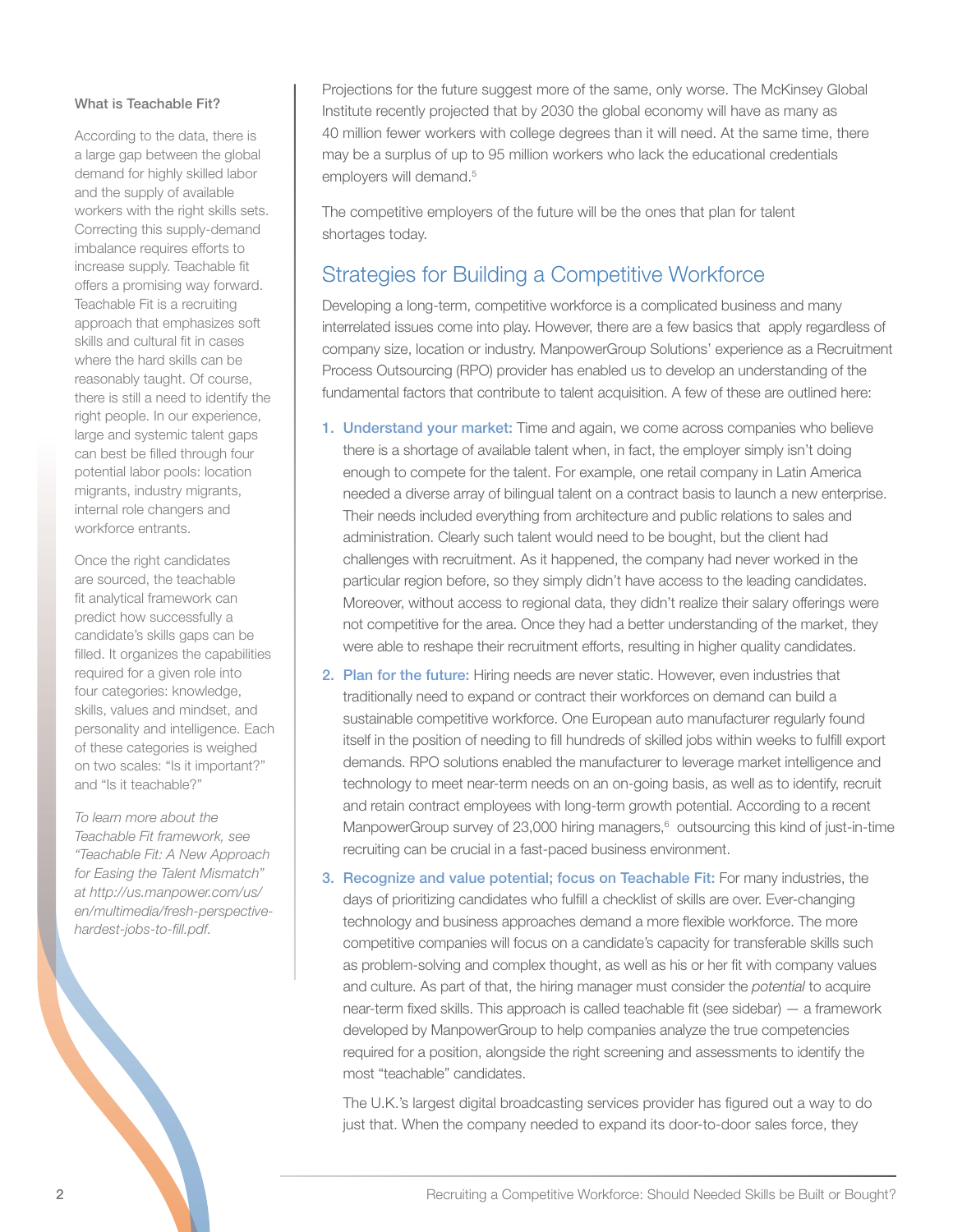realized the pool of experienced talent was extremely limited. At that point, they sought out ManpowerGroup Solutions to help the company develop a profile of experience and attributes that is customized to local markets. Now the company targets gregarious sales professionals in other industries including those focused on phone and regional sales. An intensive three-week training module helps bring new recruits up-to-speed on necessary skills while generating enthusiasm for the company's brand platform.

4. Commit to your employees and they will commit to you: Every available indicator suggests that competition for talent will continue to be fierce. Those who build the best workforces will have done so with an eye toward retaining them. After all, what good is training someone who gets poached by the competition? In Australia, a global technology firm had difficulty filling its customer contact positions that opened up as a result of turnover. With baby boomers retiring at a fast clip, they expected the problem to intensify. The solution was found in a 12-month government-funded traineeship program focused on candidates who could acquire the nearterm skills necessary, but who are also eager to learn and develop further. From the trainee's point of view, one of the key selling points of the program is the ability for trainees to receive nationally recognized certifications in Information Technology, Customer Contact or Business Administration at no cost. The program is also seen as a clear signal of the company's commitment to their employees' futures. The result: reduced turnover, increased morale, improved productivity and a \$250,000 cost savings in year one.

## Key Considerations When Determining to Build Versus Buy

Determining the most effective talent acquisition strategy — in this case, whether to build or to buy — typically begins with a look at a series of fundamental questions related to an employer's needs, structure, resources and expectations for the future. The answers will shed light on the path forward. For example:

#### *Do we have the budget, resources and culture to support a training environment?*

Recruiting the right talent and providing opportunities for continued growth is a key to long-term success and strategic succession planning, but not every organization can support a learning culture. Focused professional development requires commitment from the top levels of the organization as well as resources that not only understand the business imperative, but have bandwidth and expertise to manage the content, instruction design and delivery to ensure training aligns with business goals. While talent development is crucial in every organization, embracing it as a talent acquisition and management strategy requires a long-term vision and investment.

#### *Are there potential partners in the educational or government community who might have an interest in partnership?*

Partnering with educational or government institutions can not only help organizations solve the talent gap, but increase employment opportunities for those who currently do not have the skills required for career progression. Working with universities to design curriculum that supports in-demand skill development can help organizations meet recruiting goals as well as strengthen performance and retention. Investing in training and building capabilities ensures individuals are prepared to excel.

#### *Is leadership committed to operating in an environment where talent is built as a long term strategy?*

Successful companies understand the benefit of intellectual enrichment and invest in training and development of their talent. This commitment needs to extend down through the ranks whether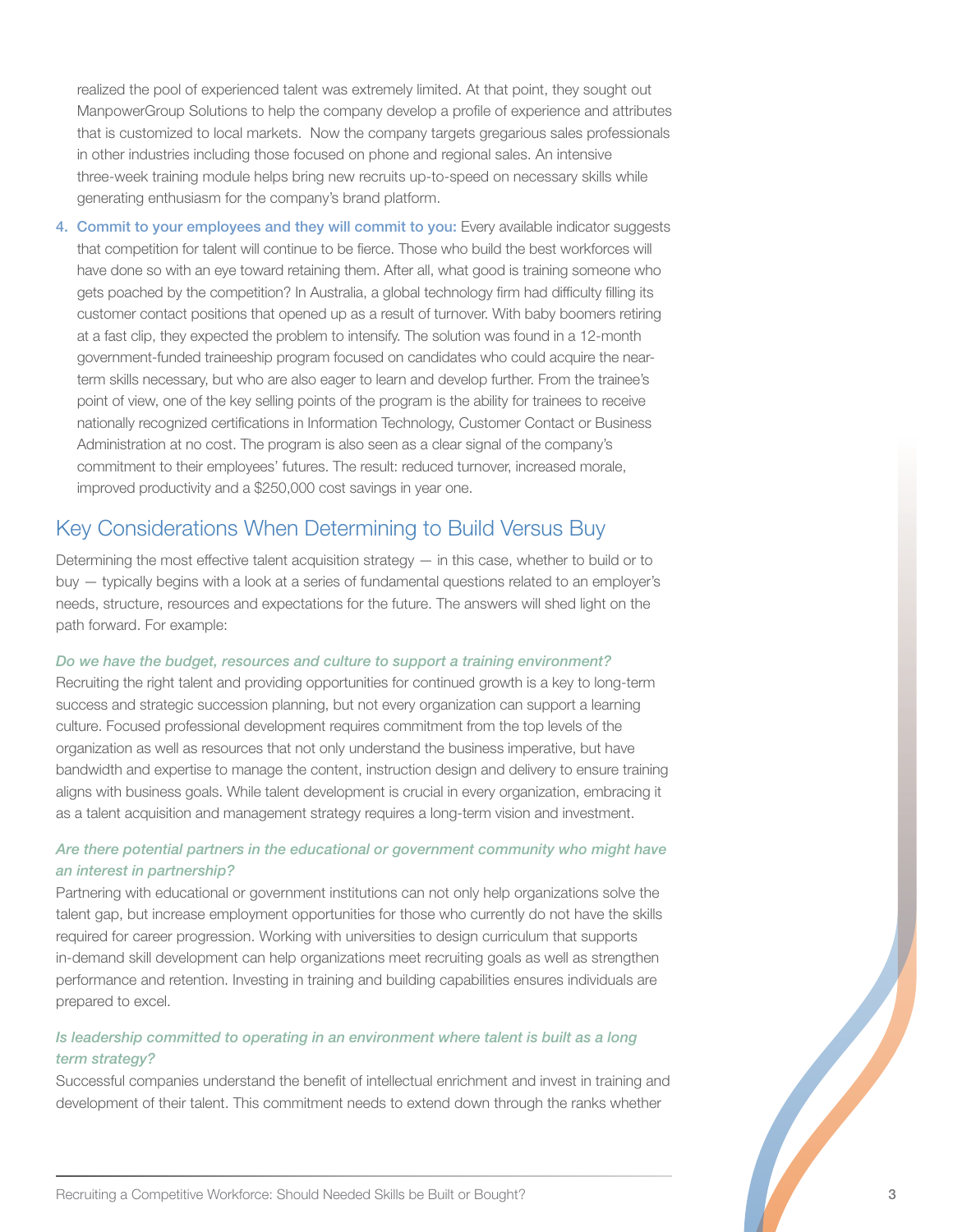that is implementing mobility programs to expose employees to different functions and job roles or coaching managers about how to develop and reward team members for contributions that drive organizational change.

#### *Do we have time to invest or is our need immediate?*

Nearly all organizations have a mix of immediate and longer-term talent needs that can be satisfied through staff development. The key is having an accurate, up-to-date inventory of both sets for informed decision-making. If skills exist in adequate numbers in the market or the need is immediate, a buy versus build approach may be the most expedient and effective solution. But, skills and job types are continually evolving in the workplace. Ten years ago most organizations didn't employ a community manager, but with social networking now ubiquitous, more organizations are hiring for that role. Organizations with a small social presence may want to cultivate that talent and train for teachable fit rather than invest in buying it today.

#### *Do we need a short and long term strategy?*

Some roles and skill gaps create a serious disadvantage when left unfilled. Skills such as analytical ability may play an important role today, but will be increasingly critical in the future. As a greater number of jobs require proficiency at translating vast amounts of data and data-based reasoning skills, organizations will need more individuals with those capabilities. Acquiring talent with necessary skills and establishing formal mentor relationships and career paths can support a teachable fit strategy and help meet current and future goals. A blended approach that ties business strategy to resources, budget and need can help organizations build bench strength and increase agility to respond to changing requirements.

#### *Do we have the right processes to ensure alignment between talent acquisition, development processes and business goals?*

Hiring only the exactly-qualified talent you need at precisely the times you need it is a very expensive way to run any organization. Most enterprises find their sweet spot for human capital lies in a mix of hiring experienced and/or specialized talent; hiring less experienced employees and providing a development path; and ensuring at all times that both pools of workers are the right fit for current and anticipated business goals. Having separate systems for tracking those goals and processes can slow down competitive flexibility and lead to serious misalignment between available human capital and the organization's needs. What's needed is an integrated solution that tracks business goals alongside projected needs, employee development, and the availability of new talent.

#### *Do we have sufficient recruiting resources?*

4 Accounting a Competitive Workforce: Should Needed Skills be Built or Bought?<br>
Here in the right strategy, whether that is to source for specific talent or identify candidates with<br>
comparable skills and experience and pr While the size of the talent pool remains the same, high unemployment typically translates to a higher number of applicants for every open position. With smaller HR departments and fewer resources, keeping up with volume to source and screen for qualified candidates is time consuming and prevents HR from more strategic work such as change management and workforce strategy development. In many cases, an external partner has the insight into available talent pools as well as the resources, experience and expertise to help organizations determine the right strategy, whether that is to source for specific talent or identify candidates with comparable skills and experience and provide training and development to build a competitive workforce that aligns with business requirements. This is consistent with the aforementioned "Recruiting Strategy" research report in which hiring managers cited the three main reasons for outsourcing recruitment processes as: 1) improving time-to-fill, 2) improving process efficiency, and 3) attracting hard-to-find skills.<sup>7</sup>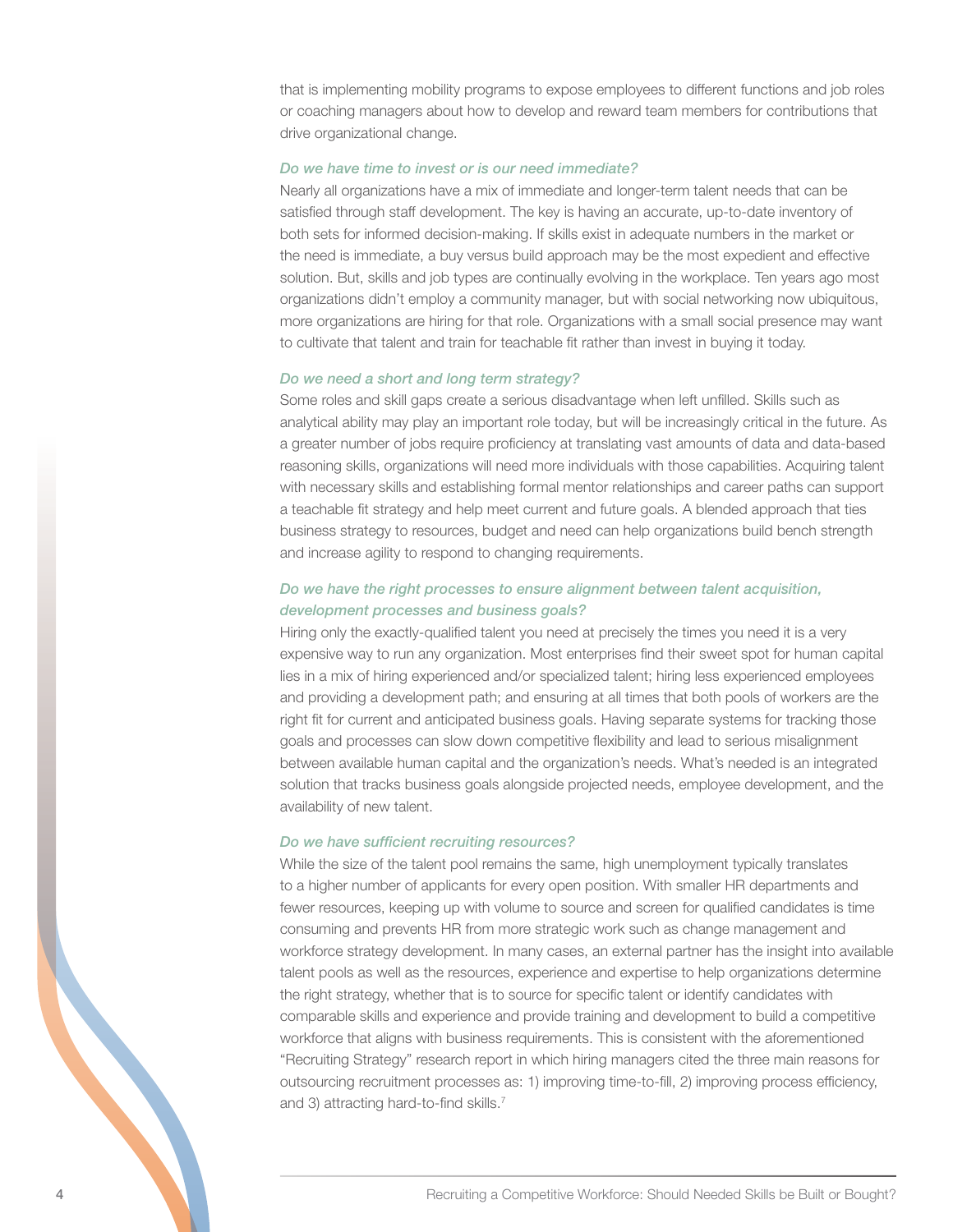| What to consider                  |                                                                                                                                                                            |                                                                                                                                                                          |
|-----------------------------------|----------------------------------------------------------------------------------------------------------------------------------------------------------------------------|--------------------------------------------------------------------------------------------------------------------------------------------------------------------------|
| when deciding                     | to build                                                                                                                                                                   | or to buy                                                                                                                                                                |
| Company history                   | Mature companies may have the<br>resources and existing workforce to<br>support talent development                                                                         | Start-ups need experience right away                                                                                                                                     |
| Industry history                  | Long-standing industries are better<br>equipped to anticipate needs and<br>predict change                                                                                  | Industries characterized by fast-<br>paced change (e.g., technology)                                                                                                     |
| Long-term vs.<br>short-term needs | The company anticipates<br>and plans for long-range<br>recruitment needs                                                                                                   | An immediate need for specialized<br>skills that cannot be cost-effectively<br>built in-house                                                                            |
| Partners                          | Partners from the educational or<br>public sector are available to support<br>ongoing training opportunities                                                               | Existing partners are not available                                                                                                                                      |
| Market practicalities             | There a lack of available talent, and is<br>that trend projected to continue                                                                                               | Quality talent is available                                                                                                                                              |
| Company<br>commitment             | The budget, resources and culture<br>exist to support an environment that<br>develops talent                                                                               | The company is not yet in a place<br>to integrate talent development<br>across functions                                                                                 |
| Recruiting resources              | Either internally or externally, the<br>company has access to experts<br>who can streamline recruitment.<br>training and retention processes<br>to meet big-picture needs. | For a variety of reasons $-$ e.g.,<br>longevity, production, regulatory,<br>etc. – internal and external resources<br>must be focused on immediate<br>recruitment needs. |

# Ensuring a Competitive Workforce for the Future

Whether an organization builds talent, buys it, or uses a blended approach, attracting and retaining qualified people is the key to success. With the talent shortage here to stay, victory will come to those who cultivate human resources in new ways. We can't just assume that talent can be bought, because it makes the assumption that supply will always be adequate and that people will perform consistently in any work environment. At the same time, we can't assume talent can be built, unless we create an environment that nurtures it.

It would be misleading to suggest that developing an effective talent acquisition strategy is easy. It takes time and expertise as it relates to economic context, industry trends and market dynamics. Oftentimes, this means bringing in the right partners to help recruit high-quality talent – whether that talent is built or bought. Globally, there is no sign the talent shortage is going to ease up, and the time to figure out the path forward is now.

### Sources

- <sup>1</sup> Groysberg, N., Nanda, A., & Nohria, N. "The Risky Business of Hiring Stars." Harvard Business Review, May 1, 2004.
- <sup>2</sup> International Labour Organization (ILO), Global Employment Trends 2013: Recovering from a Second Jobs Dip (http://www.ilo.org/global/research/global-reports/global-employment-trends/2013/ WCMS\_202215/lang--en/index.htm retrieved 02/06/13)
- <sup>3</sup> ManpowerGroup, 2012 Talent Shortage Survey Research Results, 2012
- <sup>4</sup> ManpowerGroup, 2012 Talent Shortage Survey Research Results, 2012
- <sup>5</sup> McKinsey Global Institute. The World at Work: Jobs, pay and skills for 3.5 billion people, June 2012
- <sup>6</sup> ManpowerGroup, Recruitment Strategy: A ManpowerGroup Research Report, 2013.
- <sup>7</sup> ManpowerGroup, Recruitment Strategy: A ManpowerGroup Research Report, 2013.